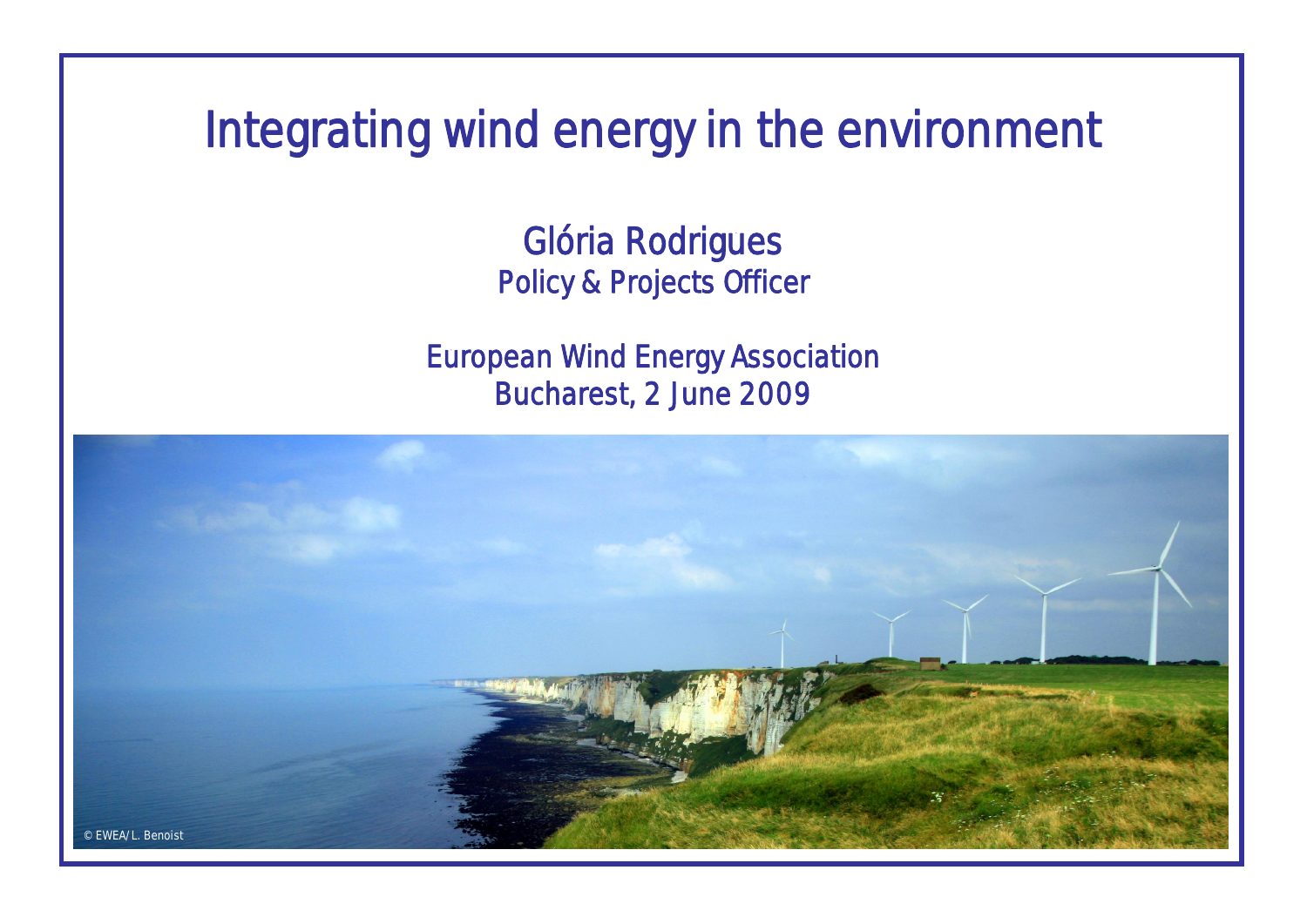# **Outline**



- 1. Global environmental benefits
	- Wind energy as a clean energy source
- 2. Local environmental impacts
	- Are site-specific, vary among the different species and should be put in context
	- Can be avoided/minimised: the role of environmental assessments, mitigation and compensation measures
- 3. Conclusions and recommendations
	- Achieving the 20% RES target while respecting biodiversity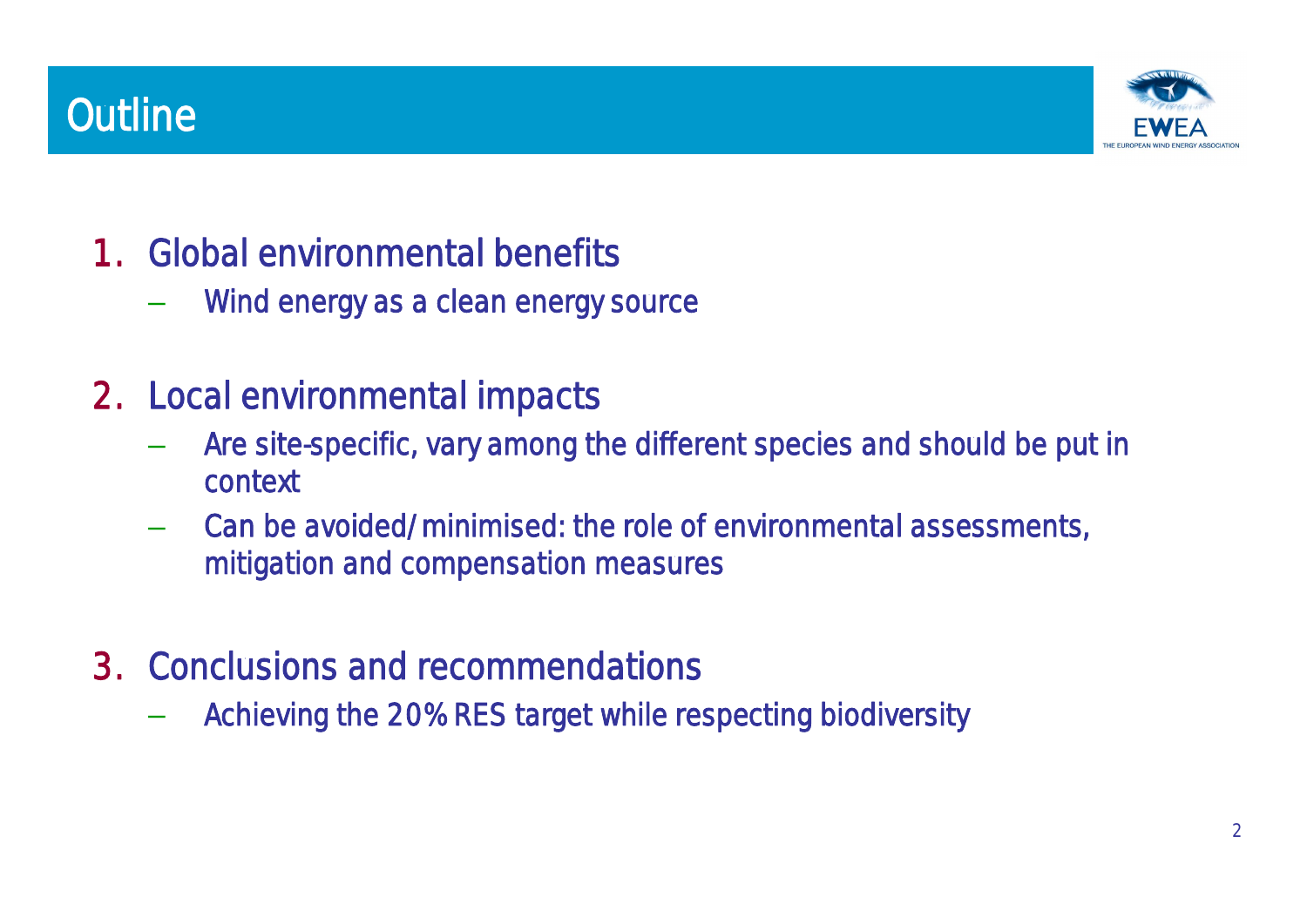

### **Wind energy as a clean energy source**

- avoiding 108 Mt of  $CO_2$  equivalent to 24% of the EU's GHG reduction target of 20%
- avoiding emissions of toxic pollutants (mercury)
- avoiding emissions of conventional air pollutants (smog-forming  $NO<sub>2</sub>$  and acid-rain forming  $SO<sub>2</sub>$ )
- without serious water withdrawal and pollution (e.g. nuclear and thermal powers plants)
- without the adverse impacts of mountain-top mining and strip mining of coal
- avoiding the external costs of fossil-fuel based electricity generation (environmental/human health costs)

|              | 2007          | 2020 (medium scenario)  |
|--------------|---------------|-------------------------|
| Romania      |               | €1.155 billion          |
| <b>EU-27</b> | €10.2 billion | $\epsilon$ 32.9 billion |

Reduces the threat posed by CLIMATE CHANGE - the single largest threat to biodiversity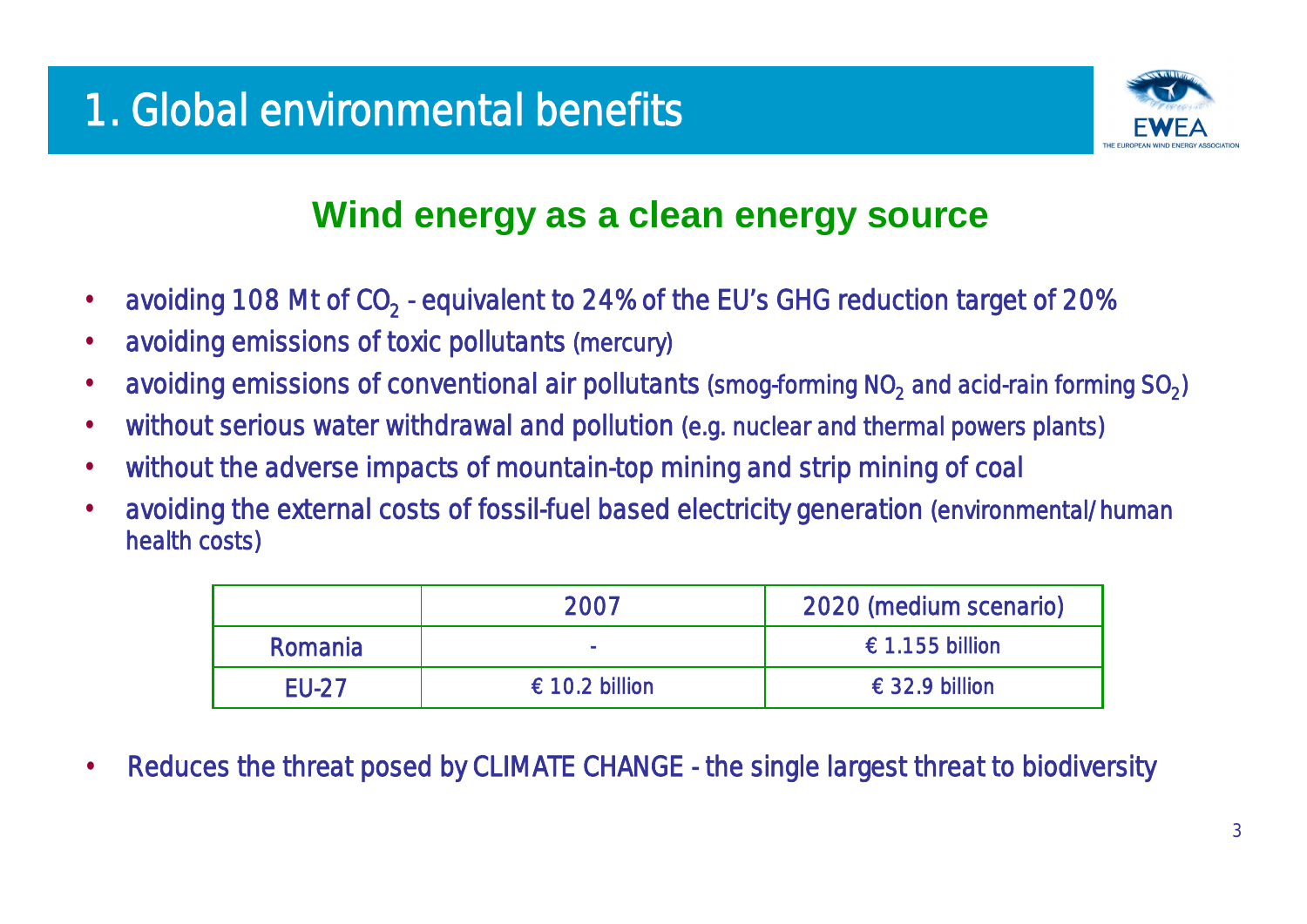

### **2.1 - Potential negative environmental impacts**

- Birds
	- Potential risks: collision, habitat disturbance, interference with birds'movements
	- Dependent on the site/season/species
		- landscape topography
		- direction and strength of local winds
		- types of resident and migratory birds
		- type of bird activity (nocturnal migrations/ movements from and to feeding areas)
		- wind farm layout and turbine design characteristics
	- Must be placed in context
		- mortality rate of 0.1 per turbine per year (Navarra)
		- wind is responsible for 0.003% of bird mortalities caused by human (and feline) activities

| <b>Causes</b>               | <b>Annual Mortality</b><br><b>Estimate</b> |
|-----------------------------|--------------------------------------------|
| <b>Buildings/windows</b>    | 550 Million                                |
| <b>High tension lines</b>   | <b>130 Million</b>                         |
| Cats                        | <b>100 Million</b>                         |
| <b>Vehicles</b>             | <b>80 Million</b>                          |
| <b>Pesticides</b>           | 67 Million                                 |
| <b>Communication Towers</b> | 4.5 Million                                |
| <b>Wind turbines</b>        | 28.5 thousand                              |
| <b>Airplanes</b>            | 25 thousand                                |
| Source: Erikson et al. 2005 |                                            |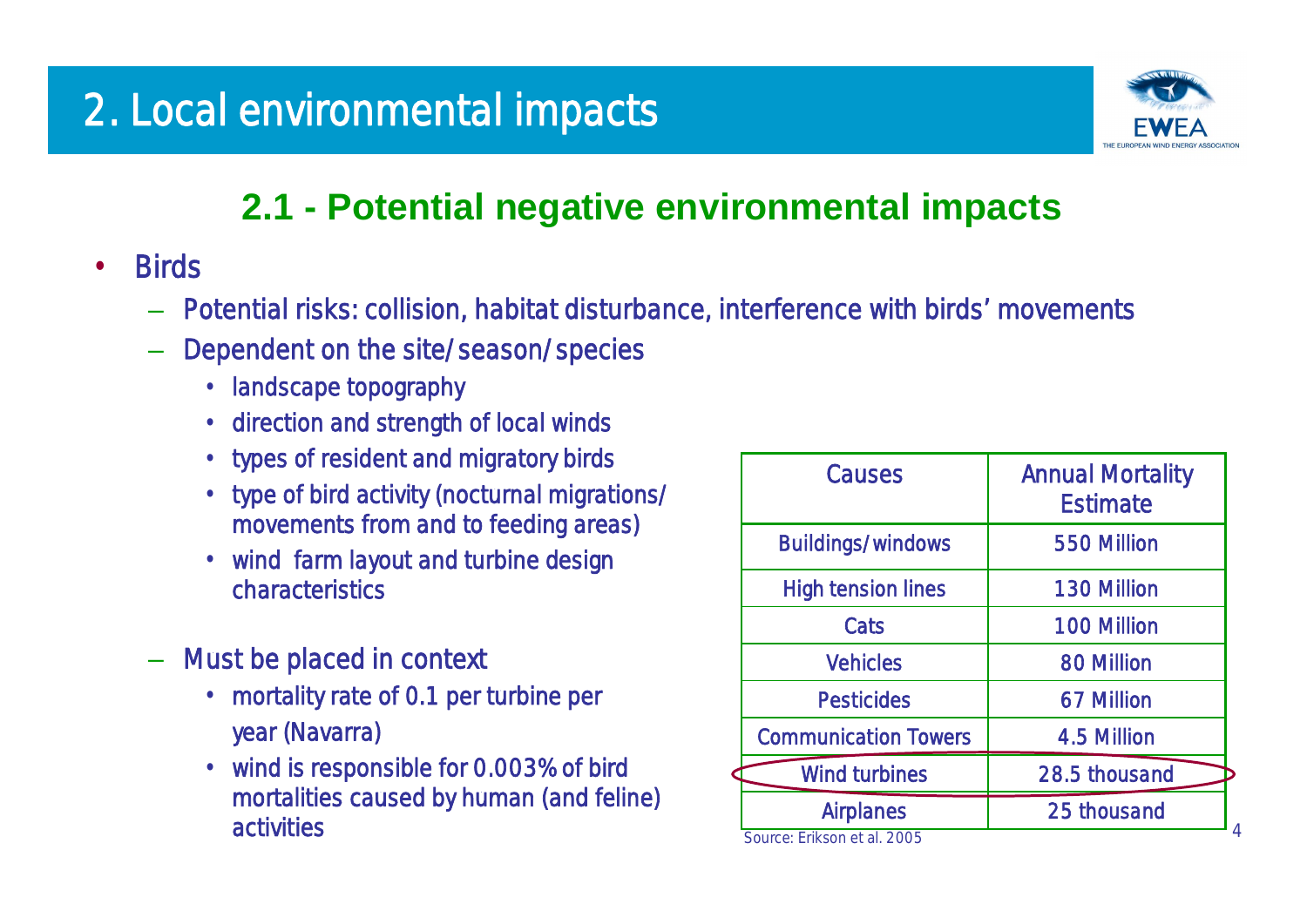

### **2.1 - Potential negative environmental impacts**

- Bats
	- studies show that potential impacts are even more site-specific
		- summer roosts, swarming sites and over-wintering sites
	- majority of fatalities occur during the migration period rather than on nightly foraging trips
	- as they are associated with known migratory routes they can be avoided
- Visual impacts
	- subjective aspect, dependent on the individual perception of beauty
	- it decreases with the distance
	- experience has shown that opposition is mainly encountered during the planning phase; after commissioning the acceptability is strong
	- wind farms should be sited with consideration of the specific landscape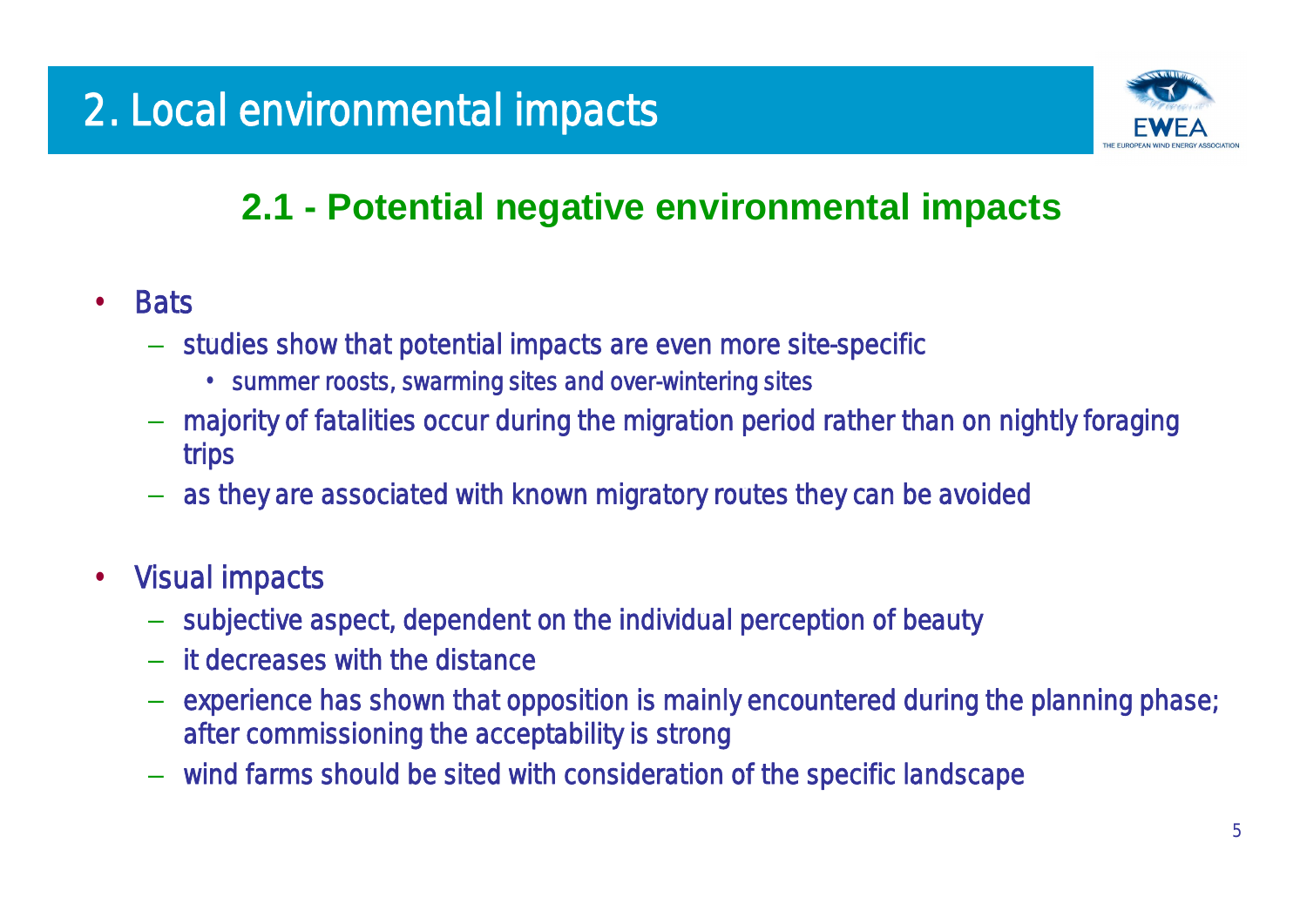

### **2.1 - Potential negative environmental impacts**

- Noise
	- $-$  Mechanical noise from gearboxes and generators  $\rightarrow$  mitigated through good insulation materials (insignificant)
	- $-$  Aerodynamic noise from blades  $\rightarrow$  mitigated through modern wind turbine designing. Depends on various factors:
		- •layout of the wind farm
		- topography/shape of the land
		- speed and direction of the wind
		- background noise
	- Must be placed in context

| <b>Source/Activity</b>      | Noise level (DB) |  |  |
|-----------------------------|------------------|--|--|
| Rural night-time background | 20-40            |  |  |
| Quiet bedroom               | 35               |  |  |
| Wind farm at 350m           | 35-45            |  |  |
| Busy road at 5km            | 35-45            |  |  |
| <b>Busy general office</b>  | 60               |  |  |
| Conversation                | 60               |  |  |
| Truck at 50km/h at 100m     | 65               |  |  |
| City traffic                | 90               |  |  |
| Pneumatic drill at 7m       | 95               |  |  |
| Jet aircraft at 250m        | 105              |  |  |
| Threshold of pain           | 140              |  |  |
| <b>Source: CIEMAT</b>       |                  |  |  |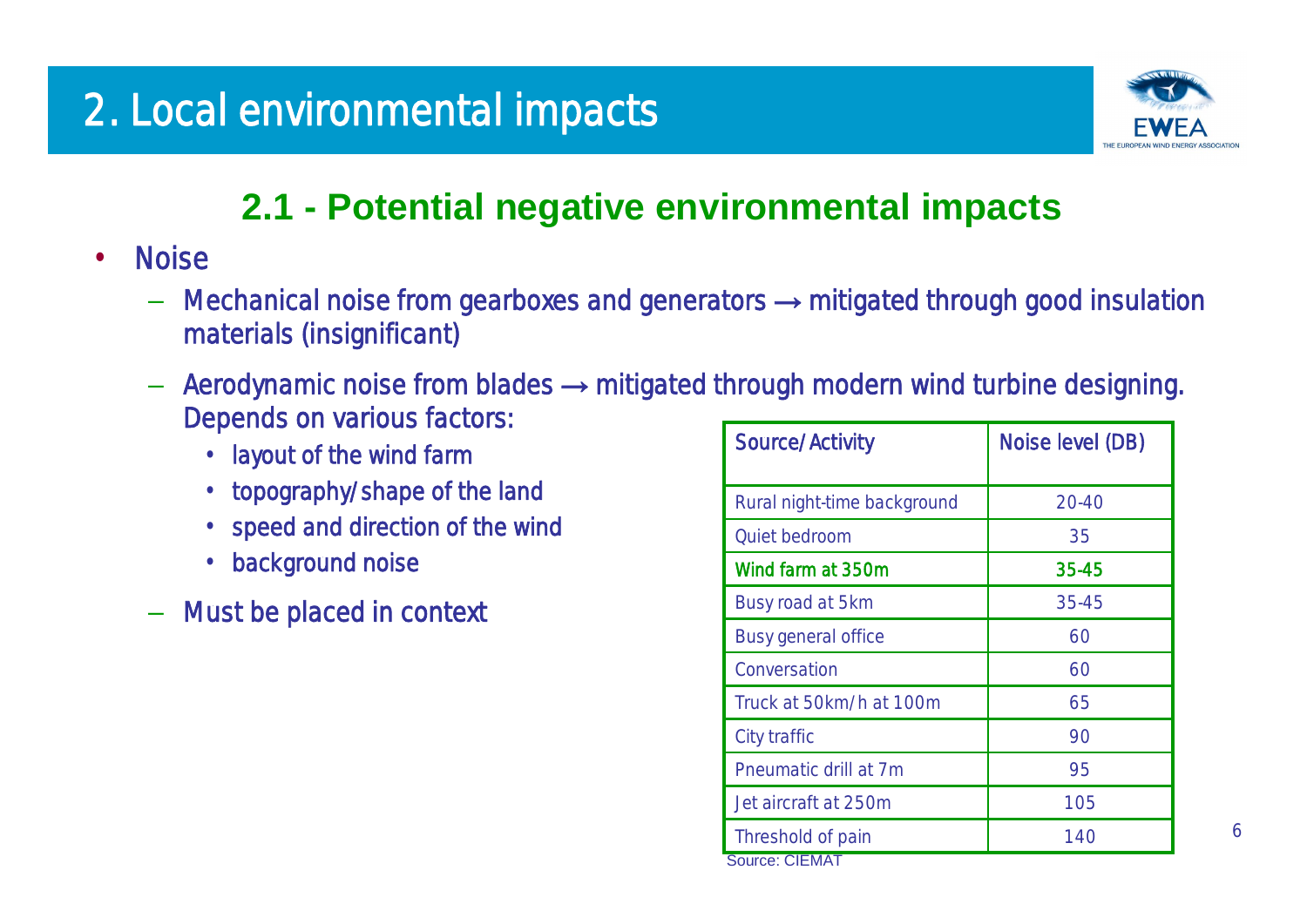

### **2.2 –Assessing and mitigating potential impacts**

- Environmental Assessments
	- EU law require developers of wind power projects to examine all significant potential environmental impacts
	- The objective is to avoid/minimise potential negative effects from the beginning of the project rather than trying to counteract them later
		- •*Strategic Environmental Assessment* (Directive 2001/42/EC): procedure used to evaluate the adverse impacts of any plans and programmes (national, regional and local governments)
		- •*Environment Impact Assessment* (Directive 85/337/EEC): procedure which ensures that environmental consequences of specific projects are identified and assessed before authorisation is given

<http://ec.europa.eu/environment/eia/eia-support.htm>

•*Impact Assessments for Natura 2000 sites (*Special Areas of Conservation (SAC) designated by MS under the Habitats Directive + Special Protection Areas (SPAs) designated under the Birds Directive): Article 6 of the Habitats Directive [http://ec.europa.eu/environment/nature/natura2000/management/docs/art6/provision\\_o](http://ec.europa.eu/environment/nature/natura2000/management/docs/art6/provision_o) f\_art6\_en.pdf [http://ec.europa.eu/environment/nature/natura2000/management/docs/art6/natura\\_200](http://ec.europa.eu/environment/nature/natura2000/management/docs/art6/natura_200) 0\_assess\_en.pdf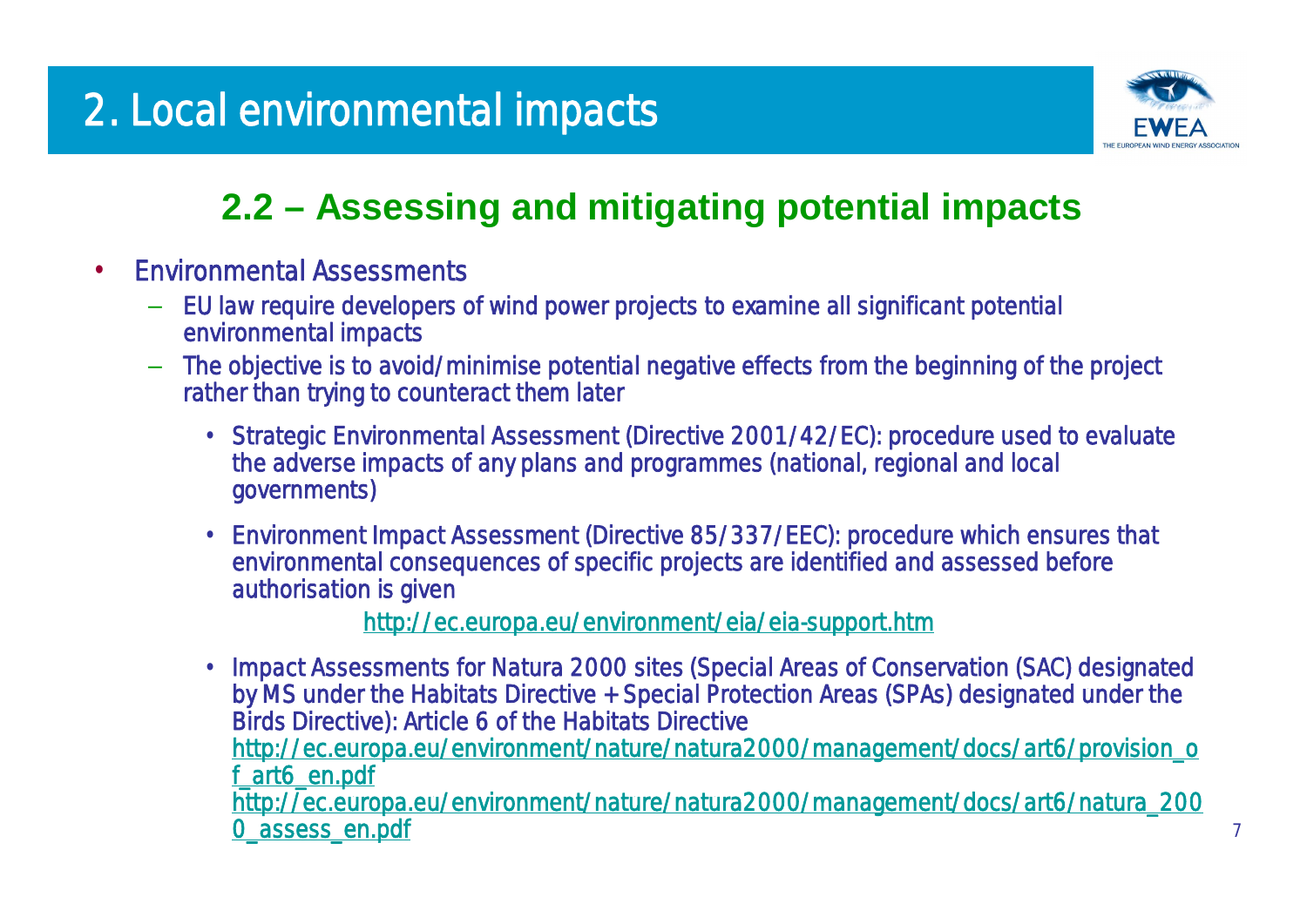

# **2.2 –Assessing and mitigating potential impacts**

- Mitigation measures (good practices)
	- Careful and proper siting of wind farms (e.g. avoiding bird migration routes)
	- An environmental monitoring programme before, during and after construction will provide the needed information to evaluate the potential impacts
	- Adequate design of wind farms
		- siting turbines close together
		- •grouping turbines to avoid an alignment perpendicular to main flight paths
		- provide corridors between clusters of wind turbines
		- •design of the wind farm according to the peculiarities of the site
		- •locate the wind farm at least a certain distance from dwellings
		- •low number of large turbines is preferable to many smaller wind turbines
	- Adequate design of turbines and associated sructures
		- towers and nacelles should be designed to avoid providing resting places for birds and bats
		- •underground transmission cables installation
		- •increase the visibility of rotor blades
		- similar size and type of turbines
		- •selection of neutral colour and anti-reflective paint for towers and blades
		- •blades rotating in the same direction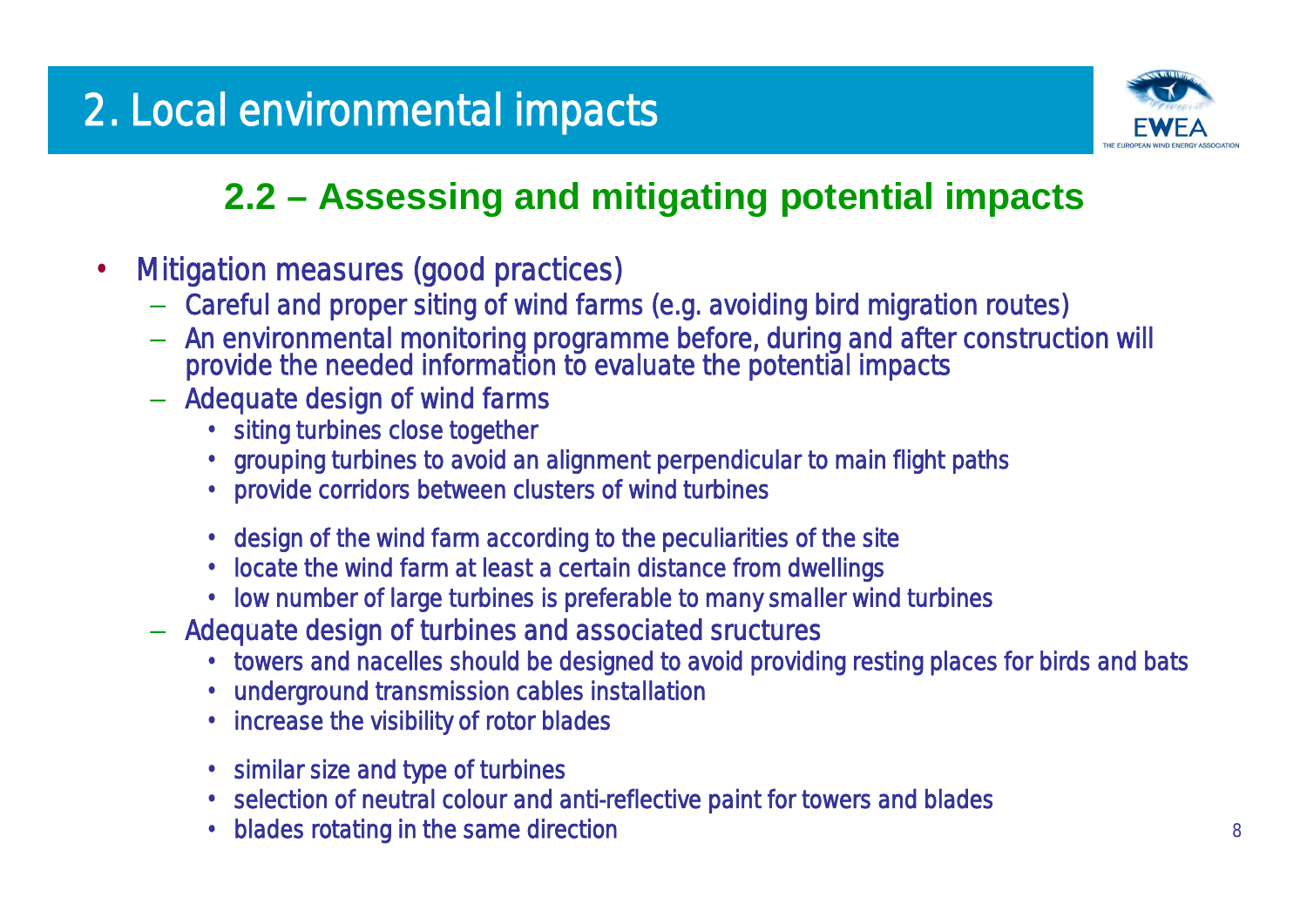# 2. Local environmental impacts

# **2.2 –Assessing and mitigating potential impacts**

- Compensation measures
	- Objective:
		- offsetting any potential loss or damage to habitats
		- should offer a comparable habitat in the vicinity of the development
	- E.g.: habitat restoration or enhancement of the sites; development of species managements plans to increase the species populations
		- •conversion of specific areas to new breeding sites (Cortijo Linera wind farm, Spain)
		- programme of planting trees, hedges and pockets of crops to improve conditions for farmland birds (Black Law wind farm, Scotland)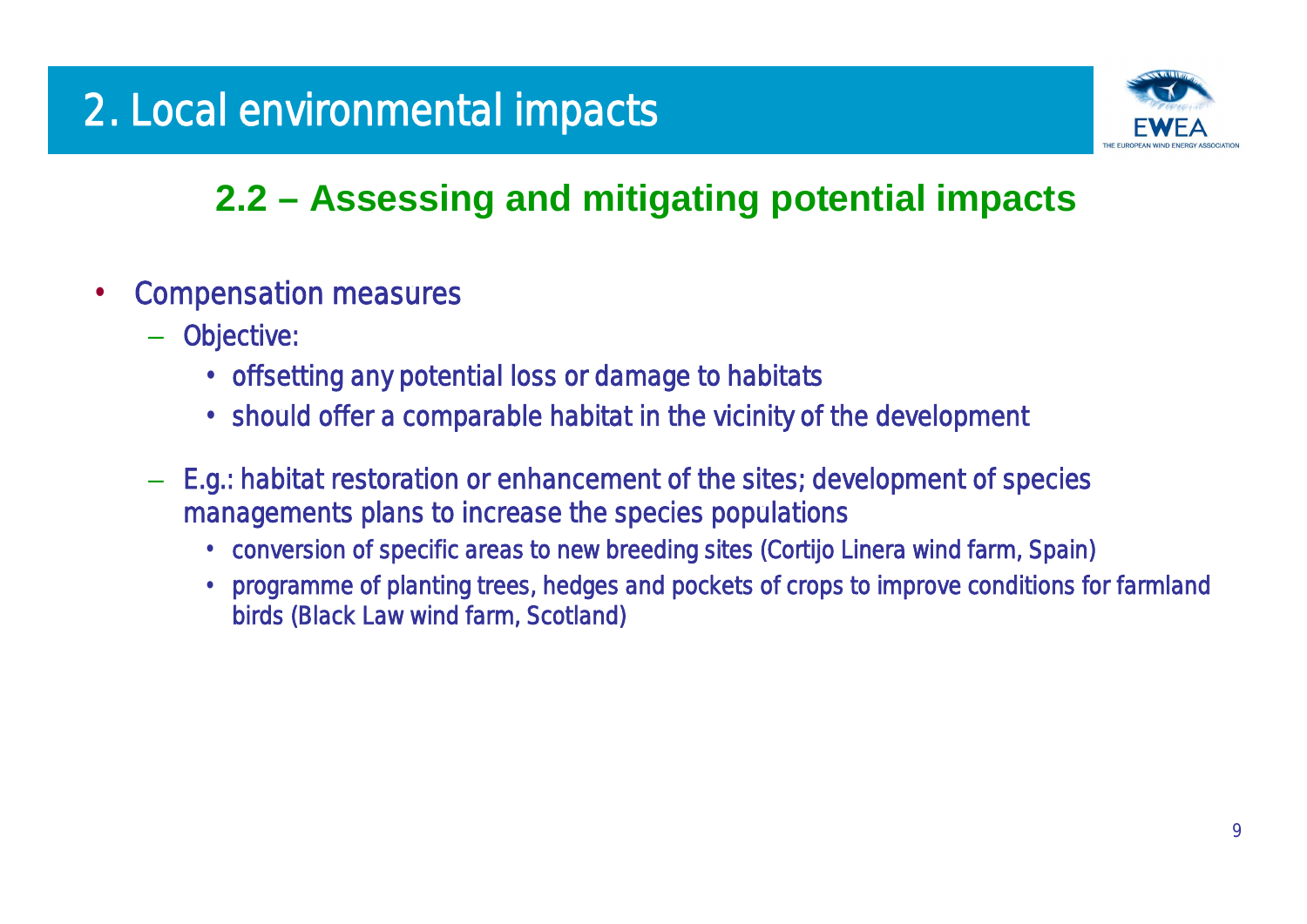

### **2.3 –Environmental Positive Impacts**

- Wind energy also offers an opportunity to practice ecological restoration
	- Changes in land management next to wind farms may benefit the creation of new vegetation and animal habitats
	- Wind farms may act as refuge if no hunting is allowed within the wind farm area (new bird species appearing in the area)
	- Restoration of blanket bogs, peat and wetlands both between and around the turbines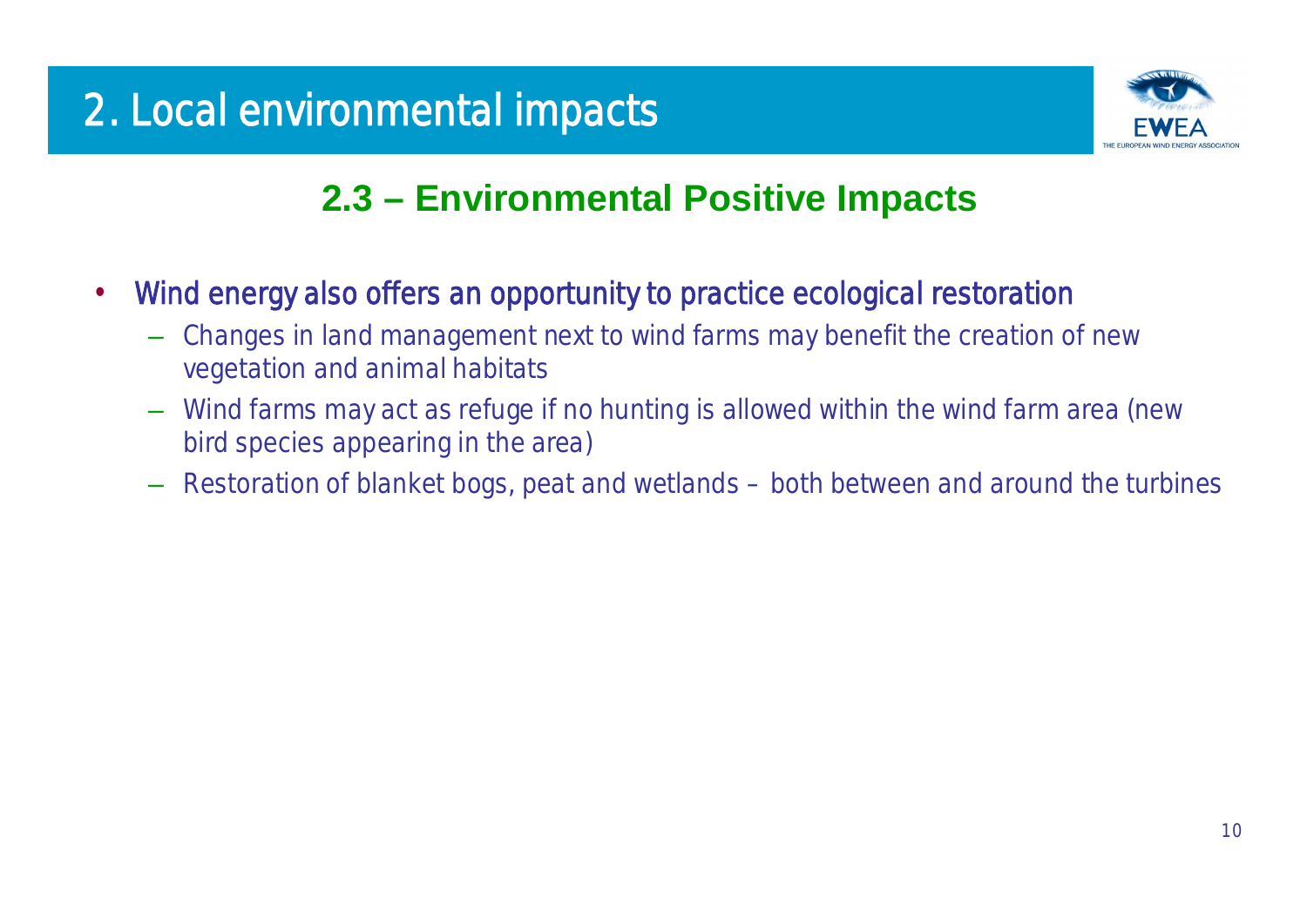# 3. Conclusions and Recommendations



- Any impacts of wind energy should not be viewed in isolation. They should be judged against the far more serious environmental impacts of producing electricity from other energy sources
- In favour of a **balanced approach** seeking to harmonise the goals of CC and protecting biodiversity
- Specific recommendations:
	- continued cooperation with national and local environment and nature protection organisations (since a very early project preparation phase)
	- careful and transparent planning the use of strategic planning tools (such as spatial planning)
	- continued research into environmental impacts –to better understand the real extent of possible habitat and wildlife impacts (Environmental Impact Information Tool)
	- continued research to improve technology development to produce energy more efficiently whilst reducing negative impacts on the surrounding environment
	- development of guidelines the development of targeted and focused environmental assessment guidelines for wind farms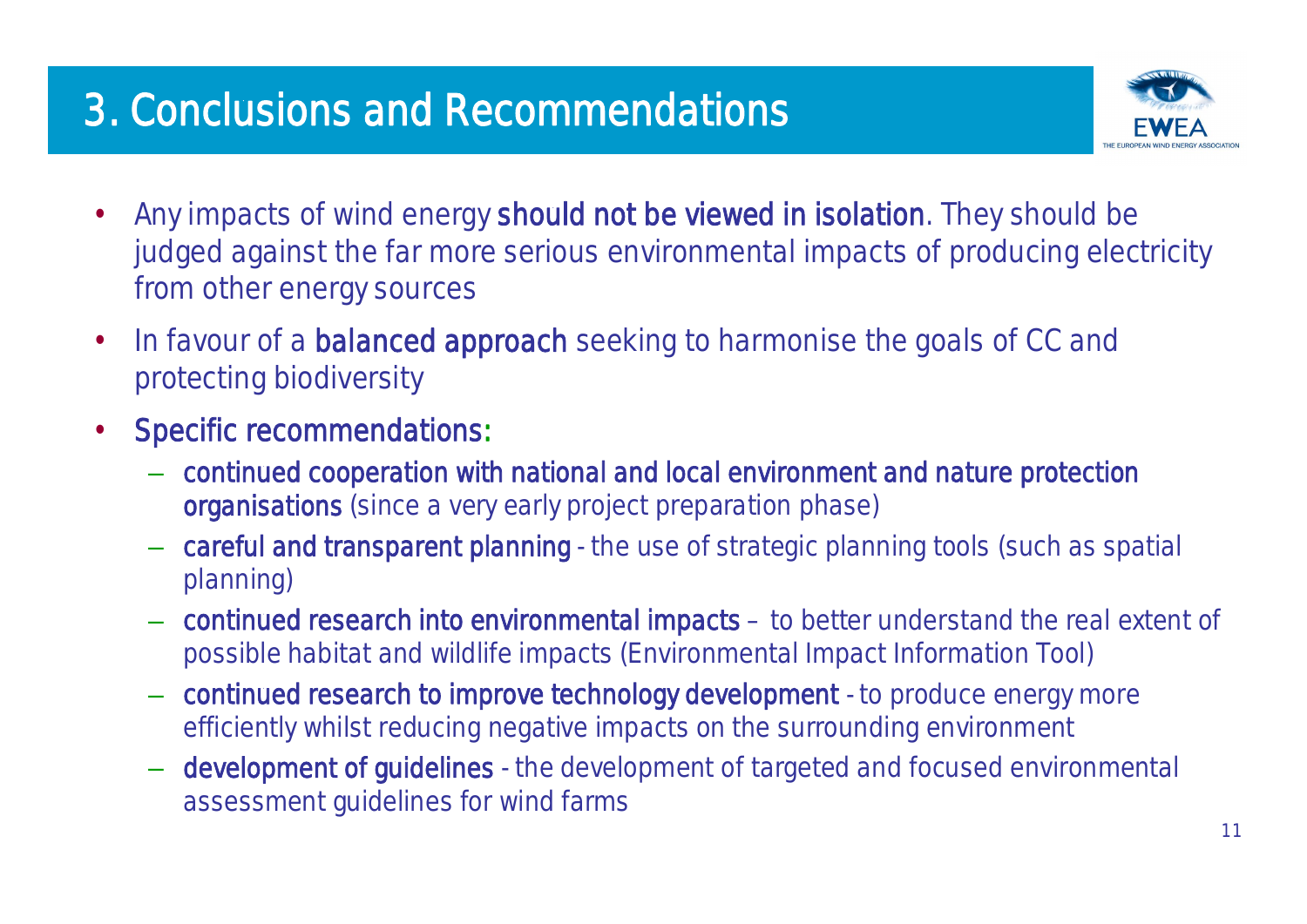### EUROPEAN WIND ENERGY CONFERENCE





# EWEC 2010 Warsaw, Poland 20 –23 April 2010 [www.ewec20010.info](http://www.ewec20010.info)